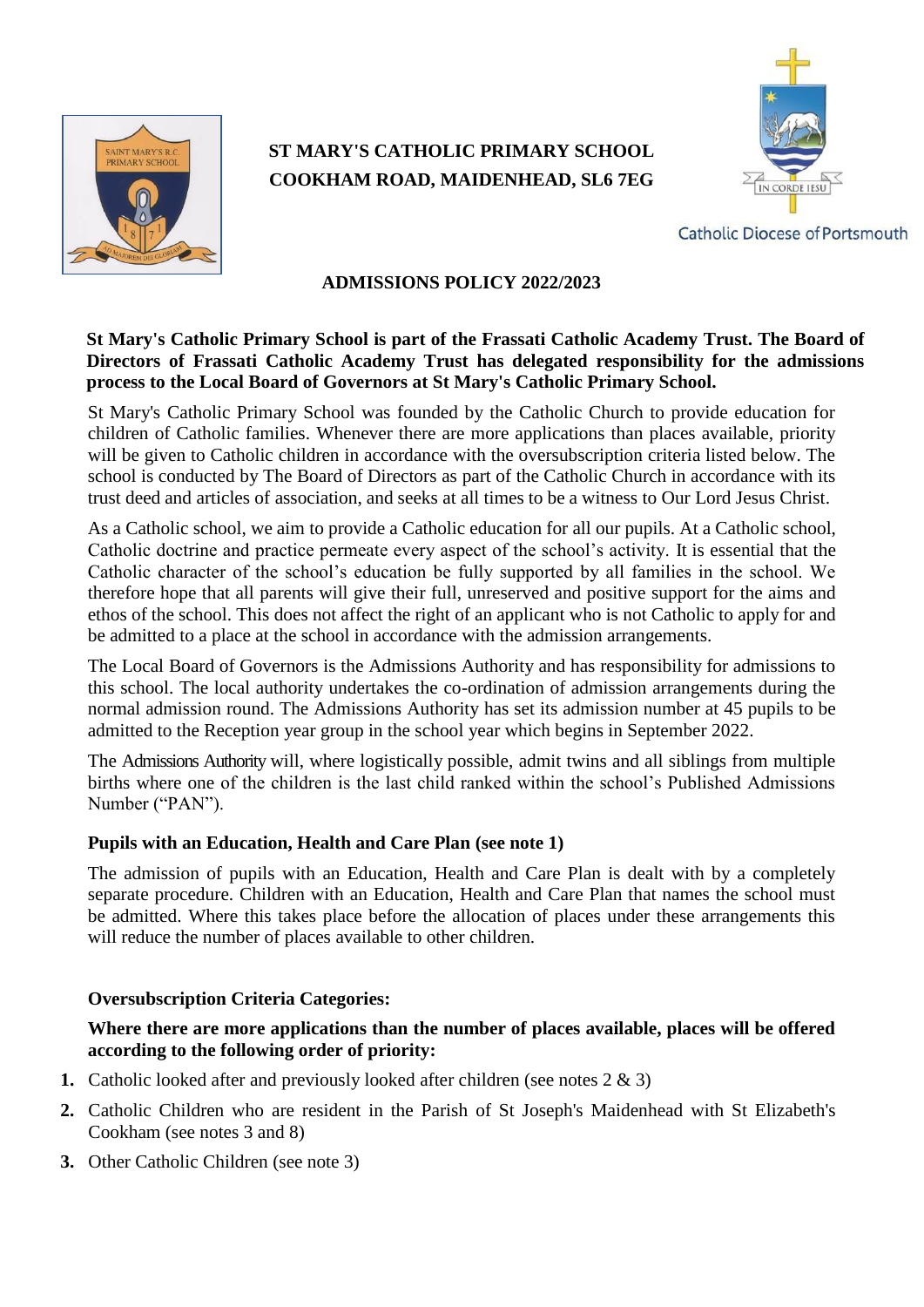- **4.** Other looked after and previously looked after children (see note 2)
- **5.** Children of other Christian denominations whose membership is evidenced by a minister of religion (see note 4)
- **6.** Children of other faiths evidenced by a religious leader (see note 5)
- **7.** Any other children

# **Siblings:**

The attendance of a brother or sister at the school at the time of first entry will increase the priority of an application within each category so that a sibling application will be placed at the top of the category in which the application is made (see note 6)

# **Tie Break:**

When higher categories have all been accommodated a tie break will apply when there are no more places available. In the relevant category priority will be given to children living closest to school. Distances are calculated on the basis of a straight line measurement between the front door of the child's address and the main entrance of the school as calculated by the local authority. In the event of the distance being the same for two or more children the last available place will be allocated by casting lots carried out independently of the school by a representative of the local authority.

# **Application Procedure and Timetable:**

To apply for a place at this school in the normal admissions round you must complete a **Common Application Form** available from the local authority in which you live. This should be submitted to the local authority. You are also strongly requested to complete the **Supplementary Information Form** attached to this policy. If you wish to apply under oversubscription criteria this information will assist in allocating the correct priority to your child's application. The Supplementary Information Form should be returned to the School Secretary at St Mary's Catholic Primary School by 15th January 2022.

You will be advised of the outcome of your application on 19th April 2022 or the next working day by the local authority on behalf of the school. If you are unsuccessful you will be informed of the reasons related to the oversubscription criteria listed above and you will have the right of appeal to an independent appeal panel.

**If you do not provide the information required in the Supplementary Information Form and return it by the closing date with all supporting documentation, your child will not be placed in the correct category and this is likely to affect your child's chance of being offered a place. All applications which are submitted on time will be considered and categorised at the same time after the closing date for admissions which is 15th January 2022 for first entry in September 2022.**

**Late applications will be administered in accordance with the local authority Co-ordinated Admissions Scheme. Late applications will be ranked in category priority and considered after on time applications have been offered and accepted places. Parents are encouraged to ensure that applications are received on time.**

## **Admission of Children below Compulsory School Age and Deferred Entry:**

A child is entitled to a full time school place in the September following their fourth birthday. A child's parents may defer the date at which their child, below compulsory school age, is admitted until later in the school year, but not beyond the point at which they reach compulsory school age or beyond the beginning of the final term of the school year for which the offer was made. A child may take up a part-time place until later in the school year, but not beyond the point at which the child reaches compulsory school age. Upon the receipt of an offer of a place a parent should notify the school as soon as possible if they wish to defer the child's entry or take up a part-time place.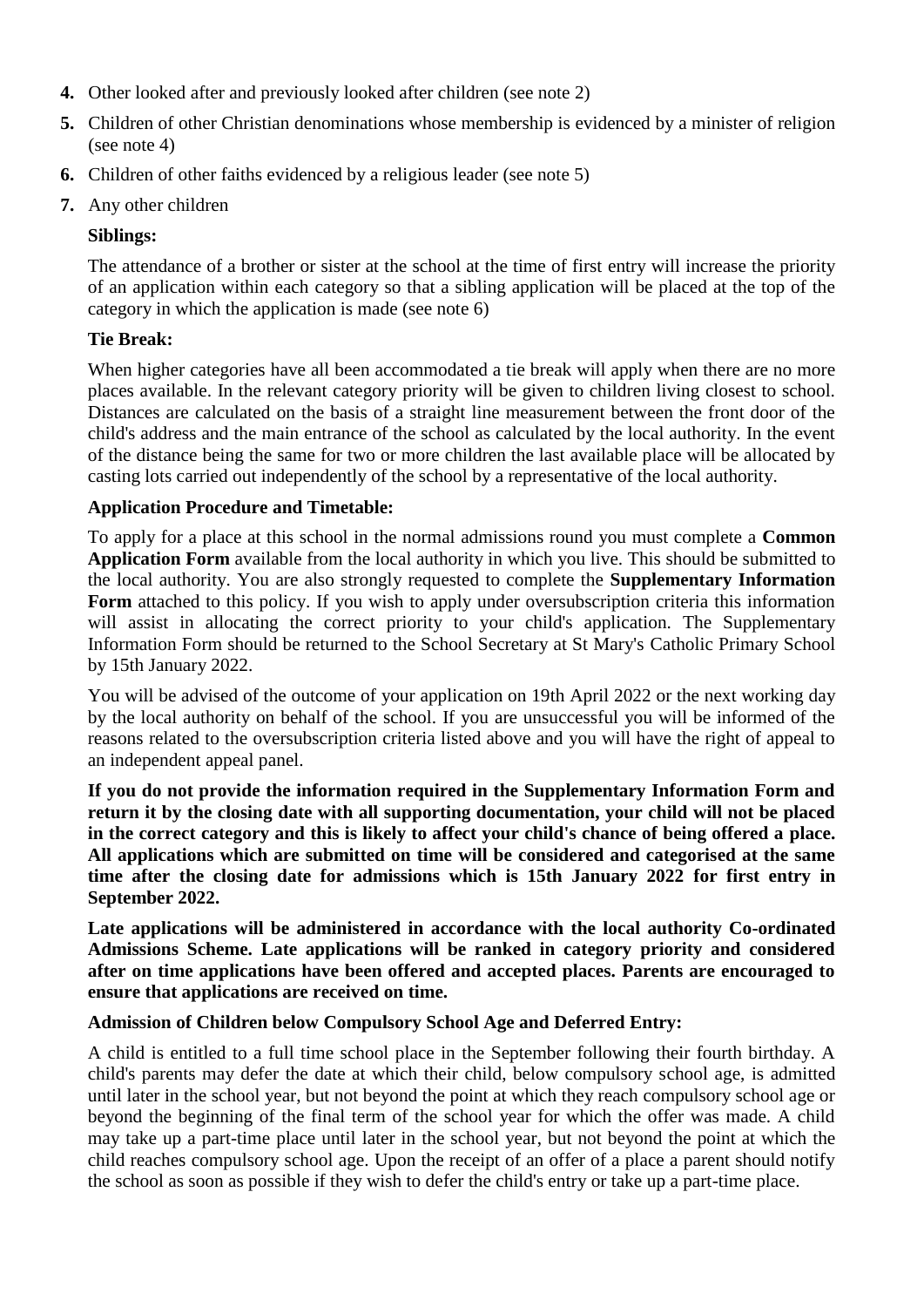### **Admission of Children outside their Normal Age Group:**

A request may be made for a child to be admitted outside their normal age group - for example if the child is gifted and talented or has experienced problems such as ill health. In addition the parents of a summer born child (a child born between 1st April and 31st August) may request that the child be admitted outside of their normal age group. Any such request should be made in writing to the Headteacher at St Mary's Catholic Primary School at the same time as the application for admission is made. The governing body will make a decision about the request based on the circumstances of the case and in the best interests of the child. In addition to considering the views of the Headteacher and the statutory responsibility of the Headteacher for the internal organisation and management of the school, the governing body will consider the views of the parents and of appropriate medical and educational professionals.

## **Waiting List:**

In addition to the right of appeal, unsuccessful children will be offered the opportunity to be placed on a waiting list. This waiting list will be maintained in the priority order of the oversubscription criteria above and distance from school within each category. The list is not in the date order in which applications were received. Late applications are added to the waiting list according to the oversubscription criteria. Names on the waiting list will be held open until the end of the academic year in July 2023 unless applicants request to be removed from the list. Inclusion on the waiting list does not mean that a place will eventually become available.

#### **In-year Applications:**

An application can be made for a place for a child at any time outside the admission round. Although usually fully subscribed a child will be admitted where there is an available space. Application should be made to the school by contacting the Headteacher in the first instance.Where there are more applications than spaces the published oversubscription criteria will be applied. If there are no places available, the child will be added to the waiting list (see above).

You will be advised of the outcome of your application in writing, and will have the right of appeal to an independent appeal panel.

## **Fair Access Protocol:**

The school is committed to taking its fair share of children who are vulnerable and/or hard to place as set out is local authority protocols. Accordingly, outside the normal admission round the governing body is empowered to give absolute priority to a child where admission is requested under any locally agreed protocol. The governing body has this power, even when admitting the child would mean exceeding the published admission number.

## **Pre-School:**

For applicant children attending St Mary's Nursery Pre-School application for first entry must be made in the normal manner - by submitting a Common Application Form to the local authority. Attendance at the pre-school does not give any increased priority for admission and the published oversubscription criteria will apply.

## **The offer of a place or an existing place at the school may be forfeited if it is established that the parents were fraudulent in securing the place, but not in any other circumstances.**

## **Right of Appeal:**

Parents have the right to appeal in the event of the Admissions Authority no being able to offer a place. Parents do **not** have the right to appeal if they have been offered a place but it is not in the year that they would like for their child. The timetable for appeals and other information is on the school website. An Appeals Form can be obtained from the School Office and when completed should be returned to the Chair of Admissions Committee at the school.